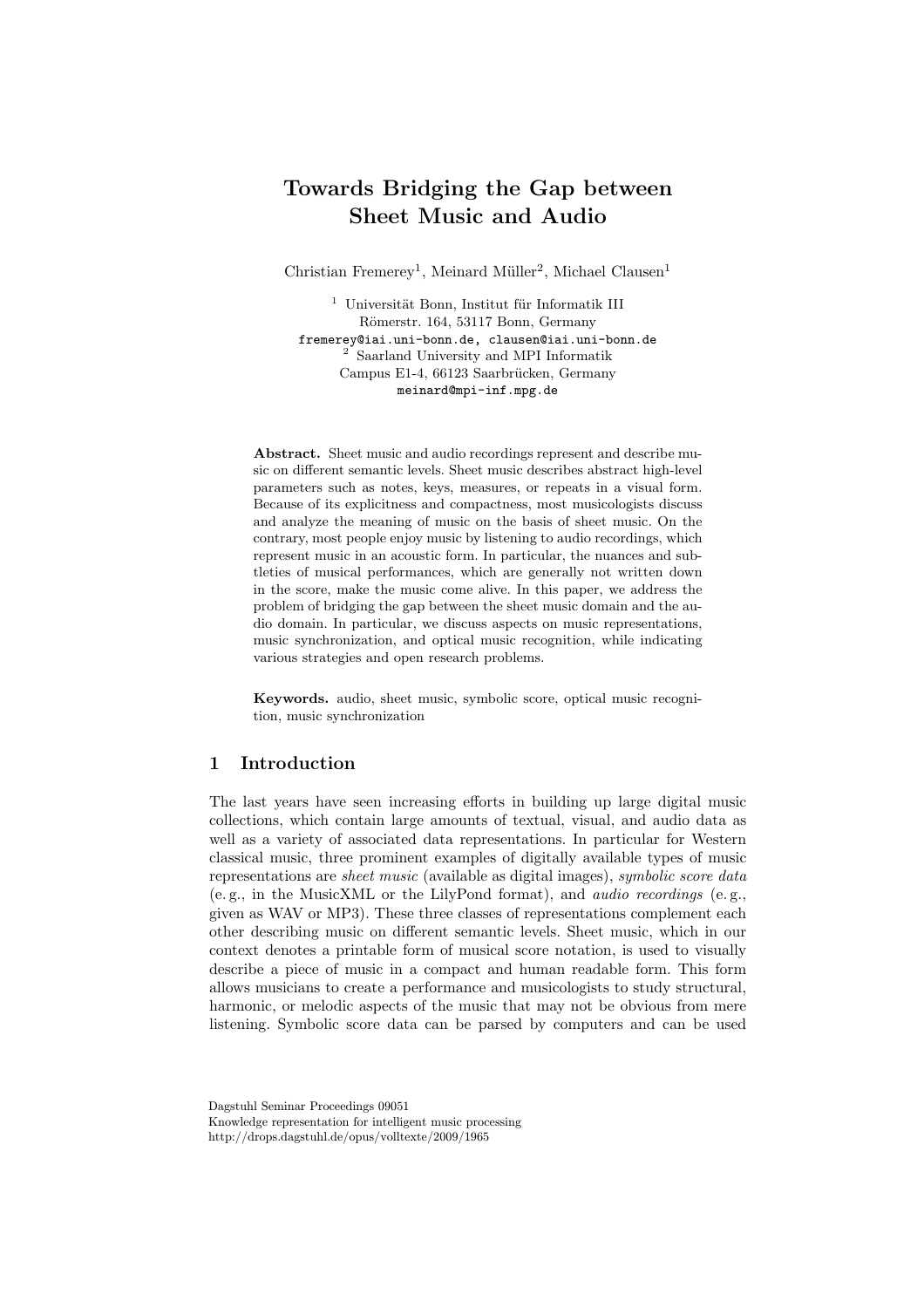

Fig. 1. Illustration of the sheet music-audio synchronization by means of the first four measures of Op. 100, No. 2 by Friedrich Burgmüller. The figure shows a scanned musical score and the waveform of a recording of the same measures. The synchronization is indicated by red bidirectional arrows linking regions (given as pixel coordinates) within the scanned image and physical time positions within the audio recording.

to perform automated analysis tasks and to support larger scale analysis tasks that could not be done manually. Finally, an audio recording encodes the soundwave of an acoustic realization, which allows the listener to playback a specific interpretation.

Given various representations of musically relevant information, e. g., as encoded by sheet music or as given by a specific audio recording, the identification of semantically related events is of great relevance for music retrieval and browsing applications  $[1-4]$ . In this paper, we discuss the problem of *sheet music-audio* synchronization, which refers to the problem of linking regions (given, e.g., as pixel coordinates) within the given sheet music document to semantically corresponding physical time positions within an audio recording, see Fig. 1. Such linking structures can be used to highlight the current position in the sheet music document during playback of the recording, thus enhancing the listening experience as well as providing the user with tools for intuitive and multimodal music exploration, see Fig. 2. The importance of such a functionality has been emphasized in the literature, see, e. g., [2].

In the last few years, first methods have been proposed for automatically aligning and matching sheet music and audio material [6, 7]. Here, one possible processing pipeline is to extract musical parameters from the scanned sheet music using optical music recognition (OMR) methods as well as from the audio recordings using signal processing methods. Based on the extracted parameters, one can then use alignment techniques for synchronizing the scanned data and the audio material. One may think of other processing pipelines depending on the types of available data. For example, starting with symbolic score data (e.g., MusicXML, LilyPond), one can generate visual music representations. In this case, there is no need for employing an error-prone OMR step and the synchronization task can be performed on the basis of the explicitly given symbolic information.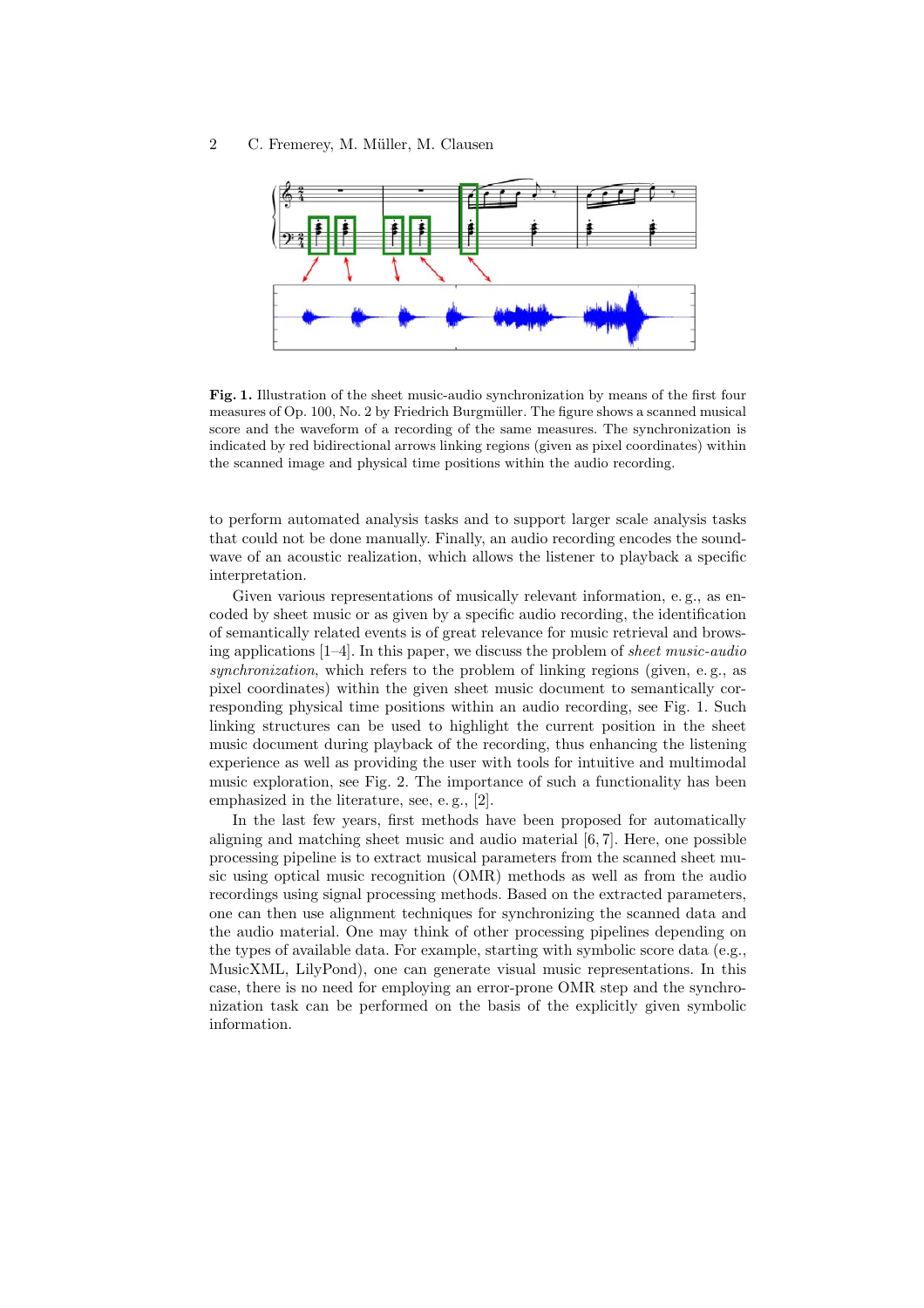| Ashkenazy<br>Beethoven - Klaviersonaten Band 1 - Henle<br>Sonata no.8 in C minor, op.13, "Pathetique" / Rondo (Allegro) |                                                                                                                            |
|-------------------------------------------------------------------------------------------------------------------------|----------------------------------------------------------------------------------------------------------------------------|
| 090<br>٠<br>and and out<br>包括<br>伊社<br>学校<br>ſσ.<br>$\cdot$<br><br>*******<br>25                                        | ow<br>$-1.1$<br>(9)<br>Rotdi<br>Atlant<br>Alle plan<br><b>MEAN</b><br><b>DOM:N</b><br>On<br>$\sim$<br>×<br>(17)<br>$1 - 8$ |
| /211<br>/54<br>Track:<br>29<br>Bar:<br>8                                                                                | /285<br>Page:<br>159<br>Score Following Off<br>Play<br>Stop                                                                |

Fig. 2. The Score Viewer interface for multimodal music presentation and navigation (from [5]). Synchronously to audio playback, corresponding musical measures within the sheet music are highlighted.

In the remainder of this paper, we discuss these issues in more detail. In Sect. 2, we summarize some basic properties of various music representations and formats. Then, in Sect. 3, we outline strategies for aligning sheet music and audio recordings as introduced in [7]. In the case of scanned sheet music, the quality of the synchronization results crucially depends on the OMR extraction results. Therefore, in Sect. 4, we address the issue of optical music recognition in more detail. In particular, we analyze the various kinds of recognition errors and indicate how these errors may be dealt with in a subsequent postprocessing step. Finally, in Sect. 5, we give prospects on future work and sketch possible improvements. Further related work is discussed in the respective sections.

# 2 Music Representations

In this paper, we distinguish between three main classes of music representations: Audio, Symbolic and Sheet Music, see Fig. 3. The entity Audio stands for audio recordings as given in formats such as WAV or MP3. The entity Symbolic stands for any kind of symbolic representation of a score including MIDI, MusicXML, Humdrum, or LilyPond. Finally, the entity Sheet Music stands for visual representations of a score as encoded in TIFF, PDF, or other image format.

Actually the boundaries between these classes are not as sharp as the illustration in Fig. 3 might suggest. In fact, the clustering of music representations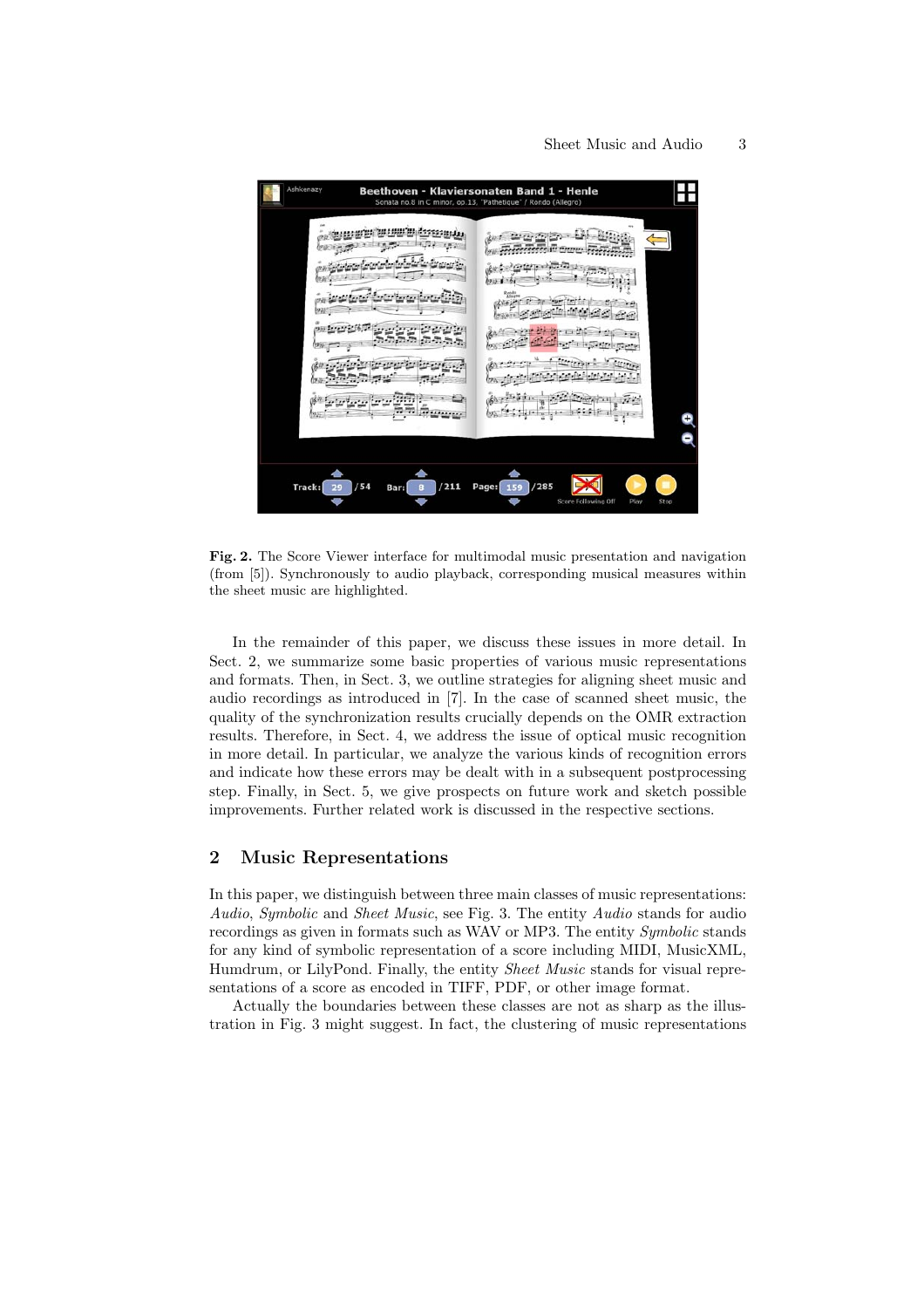

Fig. 3. Illustration of three classes of music representation used in this paper: Audio, Symbolic and Sheet Music.

into classes is a matter of choosing a definition of where to draw the lines between classes. The term "symbolic" is not very descriptive by itself. Actually any kind of digital data uses symbols to represent abstract entities of some data model. In this paper, we use the term *symbolic* to refer to any data format that explicitly represents musical entities.

The musical entities may range from timed note events as is the case in MIDI files to graphical shapes with attached musical meaning as is the case in the SCORE engraving system. Examples for symbols that do not represent musical entities are audio samples in audio files or pixels in bitmap image files. Also the graphical shapes in vector graphics representations of scores are not considered to be musical entities as long as they do not additionally specify the abstract musical entity represented by that shape. Certainly, there is a wide range of what to consider as symbolic music, see [8] for a detailed discussion. However, our rough and intuitive classification should suffice for the discussion to follow. Some examples for data formats for symbolic score data are MusicXML, LilyPond, Humdrum, NIFF, MIDI and SCORE. Example formats for audio data are WAV and MP3. Example formats for sheet music documents are BMP, TIFF and PDF.

Note that audio data is considered to live in the time domain, i.e., positions and regions are measured in units of time. On the contrary, sheet music is considered to live in the image domain, i.e., positions and regions are specified in the two-dimensional Euclidean space. Symbolic score data can contain both time domain and image domain information. Actually, it is in the symbolic realm where the transition between the image domain and time domain is made.

Having specified the meaning of music representation classes, we now identify transformations between these classes. In Fig. 3, these transformations are indicated by arrows. The transformation of sheet music documents into symbolic score data is commonly referred to as *optical music recognition* (OMR). This includes, for example, the recognition of musical symbols from scans of printed sheet music pages. The reverse transformation, i.e., the creation of a sheet music image from symbolic score data, is called rendering. Depending on how detailed geometric information is given in the symbolic score data, this step may or may not require the application of typesetting and engraving rules. The task of creating symbolic score data from an audio recording is called transcription. A transformation in the reverse direction is called synthesis. Note that, in general,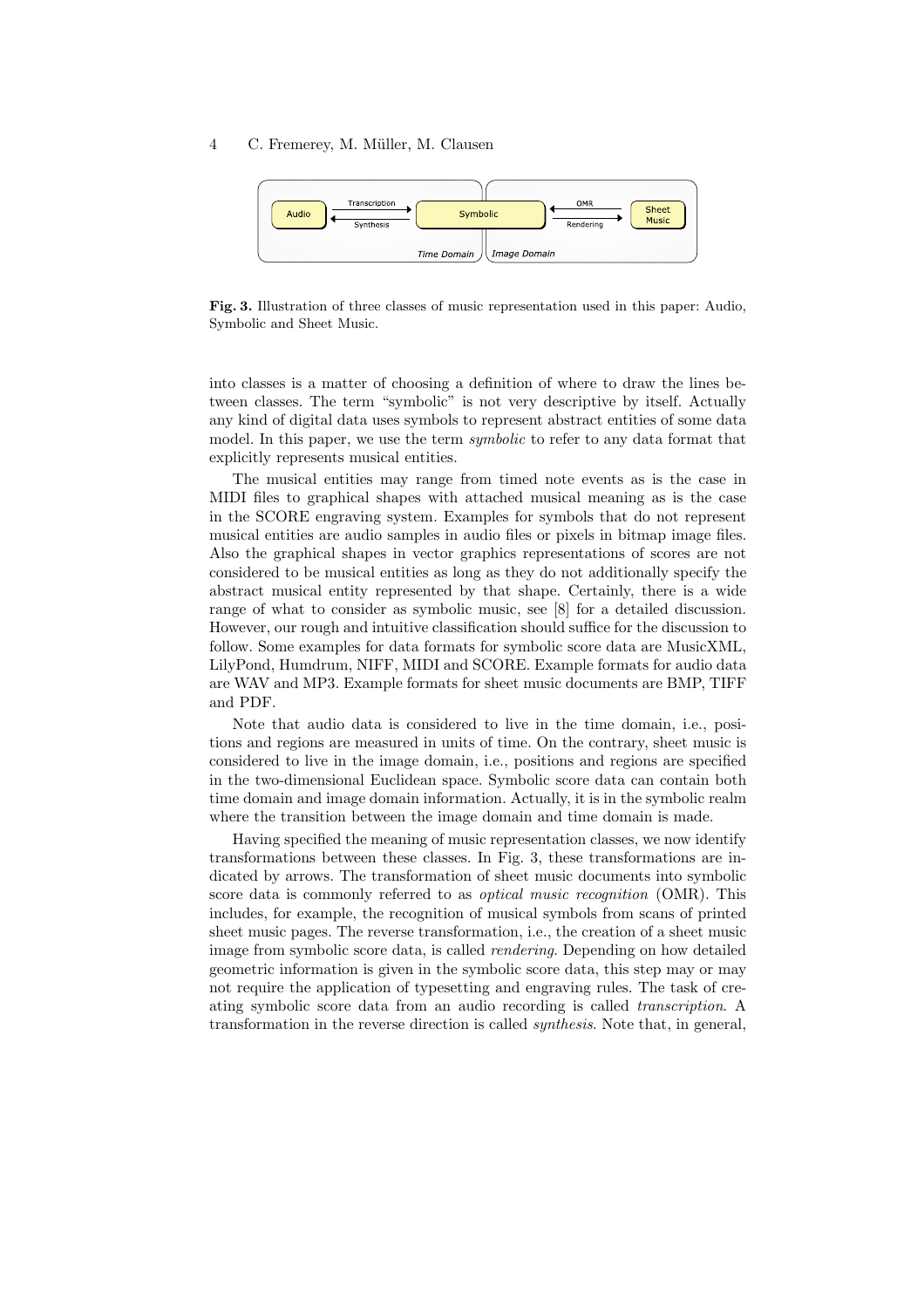these transformations are not required to preserve all information and therefore may not be reversible.

In many music libraries, scores are mostly available in form of printed sheet music. To be able to process the scores with computers, one has to digitize the prints through scanning and employ optical music recognition (OMR) to extract symbolic score data from the images. In recent years, the digitization of documents in libraries has been a major topic in the library communities. Most libraries have started to digitize their content in one way or another. However, most of the generated data is not freely available due to copyright and other restrictions. In the last years, an increasing number of freely available repositories of digital sheet music have come into existence. For example, the Mutopia [9] and IMSLP [10] project aim at generating and supplying such data. In view of academic research, the availability of music data without any copyright restrictions is of crucial importance. A data format for which no data is available or for which the data is legally protected is of very limited value for most researchers.

# 3 Sheet Music-Audio Synchronization

The goal of sheet music-audio synchronization is to link regions within the twodimensional image domain of sheet music documents to semantically corresponding temporal regions in audio recordings, see Fig. 1. One may choose one of several options for the granularity of the regions that are to be linked, for example, pages, lines, bars or notes. Depending on the choice of granularity, there are different strategies to perform the synchronization task. For example, in case of a page-wise synchronization the manual creation of links between the pages of sheet music and corresponding temporal regions of audio recordings may still be acceptable. However, aiming at finer grained resolutions, the complexity for creating the links increases significantly, hence requiring automated synchronization methods.

The respective strategy for achieving a sheet music-audio synchronization very much depends on the type of the given input data, see Fig. 4. In the following, we consider two scenarios that are of great practical importance. In the first scenario, one is given an audio recording and a sheet music document (e.g., a scan). Using optical music recognition, symbolic score data is generated from the sheet music. In the second scenario, one is given an audio recording and symbolic score data (e.g., in the LilyPond format). In this case, a sheet music image has to be rendered from the symbolic score data.

In both scenarios, the connection between the audio data and the symbolic data is realized through the same mechanisms. The basic idea is to transform both the symbolic score data as well as the corresponding audio recording into a common mid-level representation, which can then be synchronized based on standard alignment techniques such as dynamic time warping [4]. In the synchronization context, chroma-based music features have turned out to be a powerful mid-level music representation [11, 3, 4].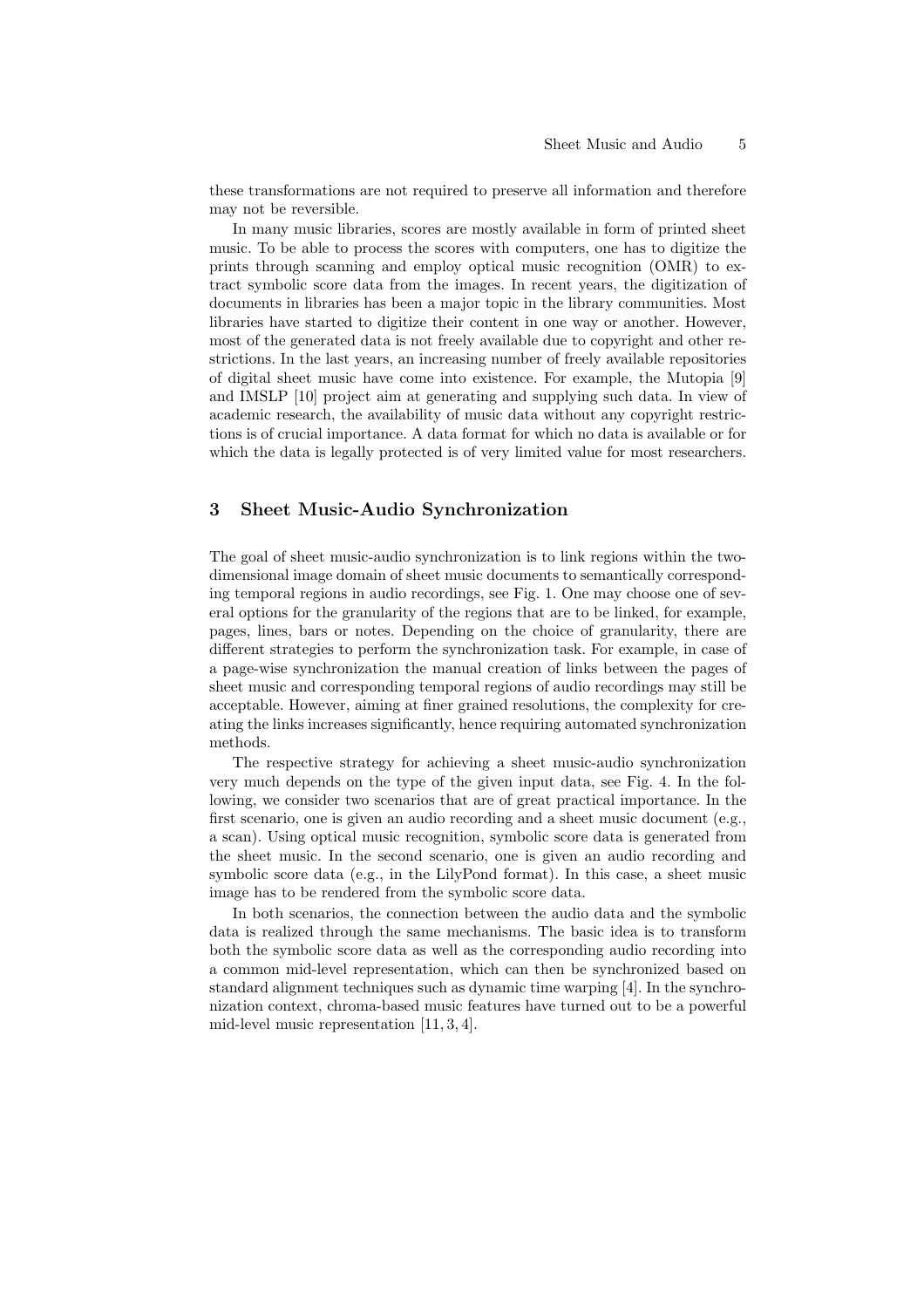

Fig. 4. Illustration of data types and data transformations relevant for sheet musicaudio synchronization. Double-headed arrows with one solid and one non-solid head indicate a (possibly lossy and error-prone) data transformation towards the direction of the solid head that implicates a two-way mapping from regions in one data type to regions in the other data type. For example in the case of OMR, one can derive symbolic score data from a sheet music document, implicating a mapping between symbols in the score data and corresponding locations or regions in the sheet music document. The double-headed arrow with two non-solid heads for the synchronization indicates a two-way mapping without any data transformation. The arrows for transcription and synthesis are greyed out, because they are not in the focus of this work.

Note that in both scenarios, one based on OMR and the other based on rendering, one requires an explicit mapping between the musical objects given by the symbolic representation and the 2D coordinates of their depicted counterparts in the image representation. Using this mapping and the synchronization result, a correspondence between spatial regions in the sheet music and temporal regions in the audio recording can be derived.

The quality of the resulting synchronization depends on several factors. In particular, differences between the audio and score representation may have a crucial impact on the final synchronization result. Here, such differences may be due to extraction errors in the OMR step. Furthermore, the actual interpretation may deviate from the notated score. In the following, we present of list of typical classes of differences, each class having a different impact on the final synchronization result.

- Differences in structure (repeats, jumps): The score and audio representations might disagree on the level of their global structure. For example, the score might contain a section that is not played in the audio recording or the audio recording might contain an extra repeat that is not present or not recognized in the score. Differences in structure may violate the boundary and monotonicity assumptions made in dynamic time warping, see [4]. Such differences may be handled in a preprocessing step or by partial matching strategies [12].
- Local dissimilarities: A typical example for local dissimilarities are musical events in the audio and sheet music representations with deviating pitch or duration. Problematic are also note ambiguities in the score such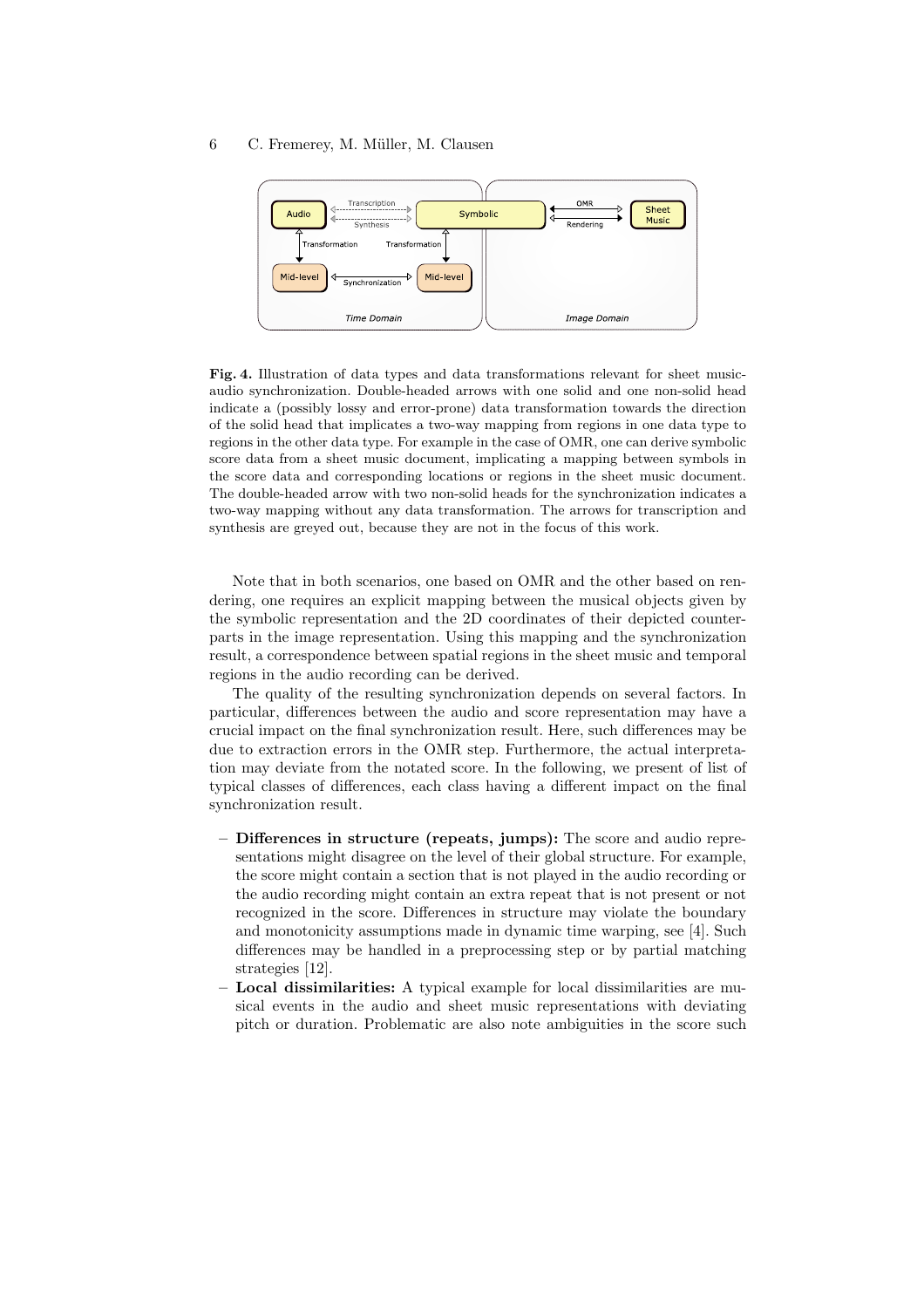as arpeggios, trills, grace notes, or other ornaments. Generally, differences of this class tend to have little impact on the synchronization result as long as they stay local and are enclosed by sections without mismatches and errors.

- Significant differences in tempo: For computing a mid-level representation from a symbolic music representation, one needs to decide on the tempo to use in the tranformation from musical onset times like beats and bars to physical onset times like seconds and milliseconds. Since tempo directives of music notation are often not output by OMR systems, the tempo then has to be guessed or estimated. For classical music, the tempo can vary over a wide range from about 25 to 200 BPM (beats per minute). Differences between the estimated tempo and the actual tempo of the audio recording are usually handled by the DTW-based alignment strategy. However, dynamic time warping starts to loose flexibility and accuracy when the tempo differences become too large.
- Differences in loudness and timbre: Such differences usually have little impact on the synchronization when using normalized chroma features as mid-level representation. Such features show a high degree of robustness to variations in timbre and articulation [11, 4]. Furthermore, normalizing the features makes them invariant to dynamic variations. However, there may be cases where changes in timbre may cause effects in the frequency spectrum that can not be handled by chroma features. In particular, in the presence of percussive elements and in the case of non-tonal elements other feature types are needed.

Besides the differences between score and audio data as mentioned above, the accuracy of the synchronization also crucially depends on the properties of the chosen mid-level feature representations. Here, the feature resolution and, even more important, the features' ability for capturing local characteristics of the underlying music is of foremost importance. For example, chroma features do well in the case of harmony-based music based on the equal-tempered scale when the chroma distribution does not stay constant over a long period. However, in situations where the chroma distribution stays mainly constant, e.g., when having the same chord been played over and over again, the chroma features may seriously fail.

## 4 Optical Music Recognition

As already pointed out in Sect. 2, the term optical music recognition (OMR) is commonly used to refer to transformations from the sheet music domain to the symbolic score domain. Actually, there is a wide spectrum of transformations depending on the kind of input and output data. For example, starting with a vector graphics image of a score, the task of assigning labels for musical entities such as note head, stem, treble clef, staff line to each of the shapes could already be considered as OMR. However, OMR usually covers a lot more than that. For example, when starting with a bitmap image, one crucial subtask of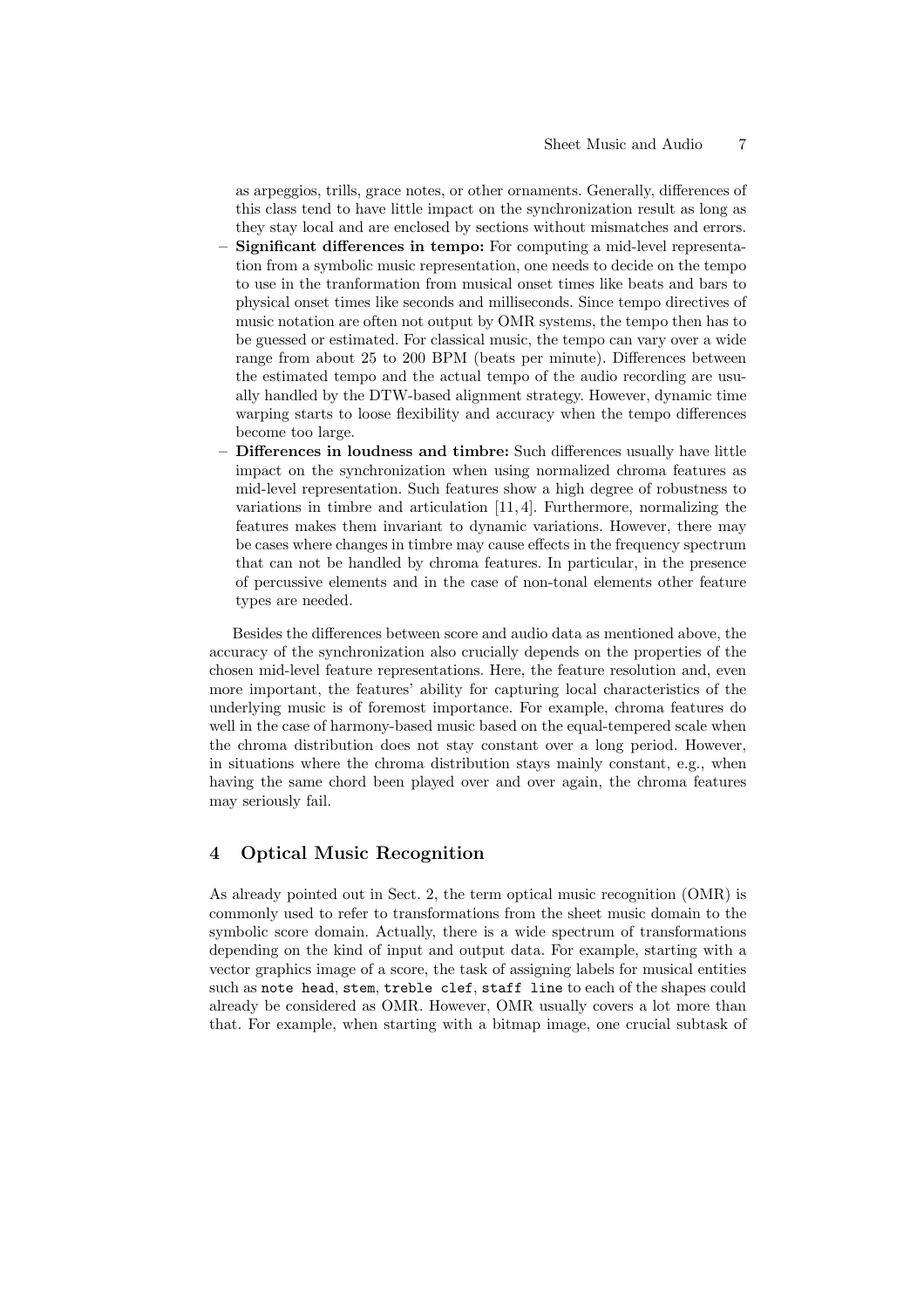OMR consists in grouping the pixels to musically meaningful shapes and relating these shapes to musical entities.

Another question is how far the transformation extends into the symbolic realm: Where does the task of OMR end? Many OMR systems stop after having identified most of the symbols and having interpreted their basic meaning and relations. Symbols that are not recognized are often ignored. Furthermore, higher level semantics are often neglected. For example, an OMR system might recognize repeat symbols, but not necessarily does it also interpret their musical meaning (i.e., the implied jumps and repeats to be considered when playing the piece). As another example, consider text-based information contained in sheet music. Most OMR systems are able to recognize text and even to distinguish between text that is meant to be song lyrics and text that it not meant to be song lyrics. The systems usually do not reveal the meaning of the text elements, e.g., specifying them as title heading, section name, tempo directive, jump directive (dacapo, fine, etc.) or part name. Thus, higher-level semantic information on tempo, repeats, jumps (dacapo, alternative endings), voicing, or link-ups of staff systems over several consecutive pages are not output by OMR systems.

The various OMR systems may differ significantly with respect to their output. For example, an OMR system might output a sequence of abstract musical symbols and relations without giving any information about the positions and shapes of these symbols in the original image. Due to the loss of such information, it is impossible to reverse the transformation. However, recall that a kind of reversibility is required in the sheet music-audio synchronization scenarios described above. Several commercial and non-commercial OMR software systems exist.<sup>1</sup> Three of the more popular commercial systems that operate on common Western classical music are SharpEye, SmartScore, and PhotoScore. Two of the more prominent examples of free OMR systems are Gamera and Audiveris. However, a drawback of using Gamera for OMR is that it cannot be used out-of-the-box because it requires training to be performed on the data to be recognized. Audiveris currently is not competitive in terms of recognition rates compared to the commercial products. Evaluating and comparing the general performance of OMR systems is a non-trivial task. Some methods for lowerlevel comparison and evaluation have been proposed in the literature [13–16]. In general, the quality of OMR results strongly depends on the quality of the input image data and the complexity of the underlying scores. More complex scores tend to result in more OMR extraction errors. Here, typical OMR errors are non-recognized symbols, missing accidentals (also in key signatures), missing beams, missing or extra barlines, wrong time signatures, and splitting of grand staffs.

Assuming some extra constraints on the type of sheet music, one may use specialized rules to identify and auto-correct some of these errors. For example, in case of piano music, different key signatures in the left-hand and right-hand staff

<sup>1</sup> Online lists can be found at http://www.informatics.indiana.edu/donbyrd/ OMRSystemsTable.html and http://www.music-notation.info/en/compmus/omr. html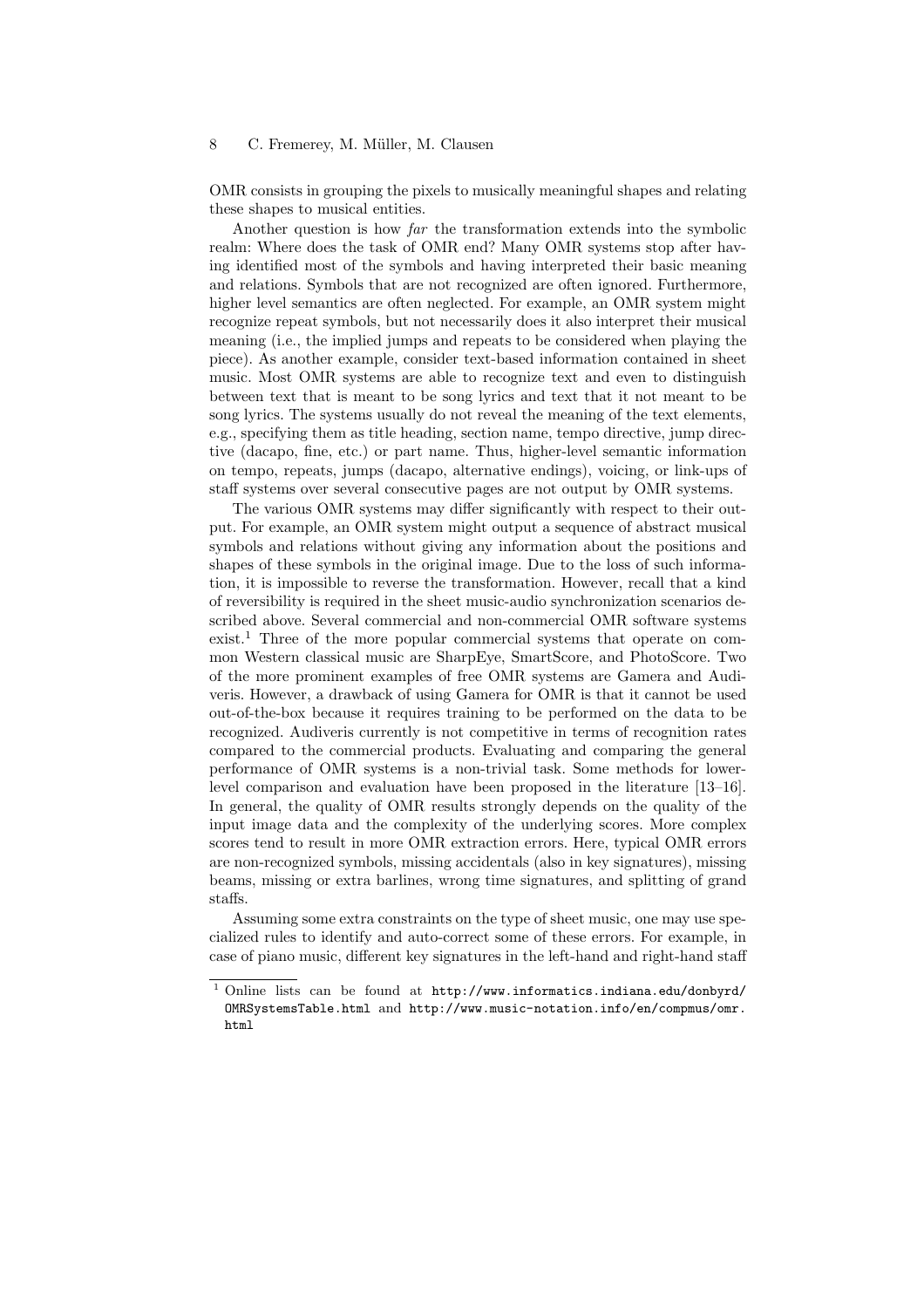are typically caused by OMR errors. As it turns out, it is much more likely that accidentals are missed by OMR rather than that extra accidentals are added. Therefore, a good strategy to handle different key signatures in the left and right hand is to choose the one with more accidentals. Another example are key signatures that change with the start of a new system without being announced at the end of the previous system. Such a situation most likely indicates that either the recognized key signatures are inconsistent or the announcement has been missed out. In the second case, some unused space is left at the end of the respective staff line, which in turn is very unlikely for professionally typeset scores. Using such heuristics, certain OMR errors may be easily fixed in a postprocessing step.

Even without using very strict constraints on the type of sheet music, the use of higher-level semantic knowledge can help to identify and correct problems in the OMR data, especially for scores with more than one staff per system. For example, mismatching time signatures are most likely caused by recognition errors. Bars inside which the accumulated duration disagrees with the time signature, reveal problems in the recognized durations of notes and rest, the division into voices or the active time signature. As another example, one can exploit the fact that the horizontal positions of notes and rests are strong indicators for the relative onset times. The horizontal spacing of notes and rests is strongly correlated with their durations. Furthermore, having several voices, the accumulated durations within each voice should coincide at every position where more than one voice has an onset. This information can be used to locate errors in recognized note durations, and in many situations, the information is sufficient for inferring corrections of note durations or time signatures.

Most OMR programs seem to make only very little use of the strong interdependencies between the musical entities of sheet music. One reason for that might be that the interdependencies are very rich and complex spreading over several semantic levels. For example, the decision if a set of black pixels that lie on a vertical line on top of a staff represent a barline or a note stem depends on other decisions such as the existence of a nearby note head. This, in turn, depends on already having recognized the note head, which again may depend on several other high-level and low-level decisions. Most of the common OMR approaches follows a fixed processing pipeline to get from lower level entities to higher level entities. Therefore, high-level entities do not influence the decisions on the lower levels. To address this shortcoming, first mechanisms were introduced in [17] that allow higher-level steps to give feedback to lower-level steps.

In general, to get from a sheet music image to a high-level symbolic score representation, a lot of decisions have to be made. Some of the decisions involve the abstraction from sets of pixels to shapes representing musical entities. Others are about relationships between musical entities, about their functions or about the formation of even higher-level entities. The following list gives some examples of decisions that might have been made:

- Pixelset  $P_1$  represents a line  $\ell_1$ .
- Line  $\ell_1$  represents a staff line.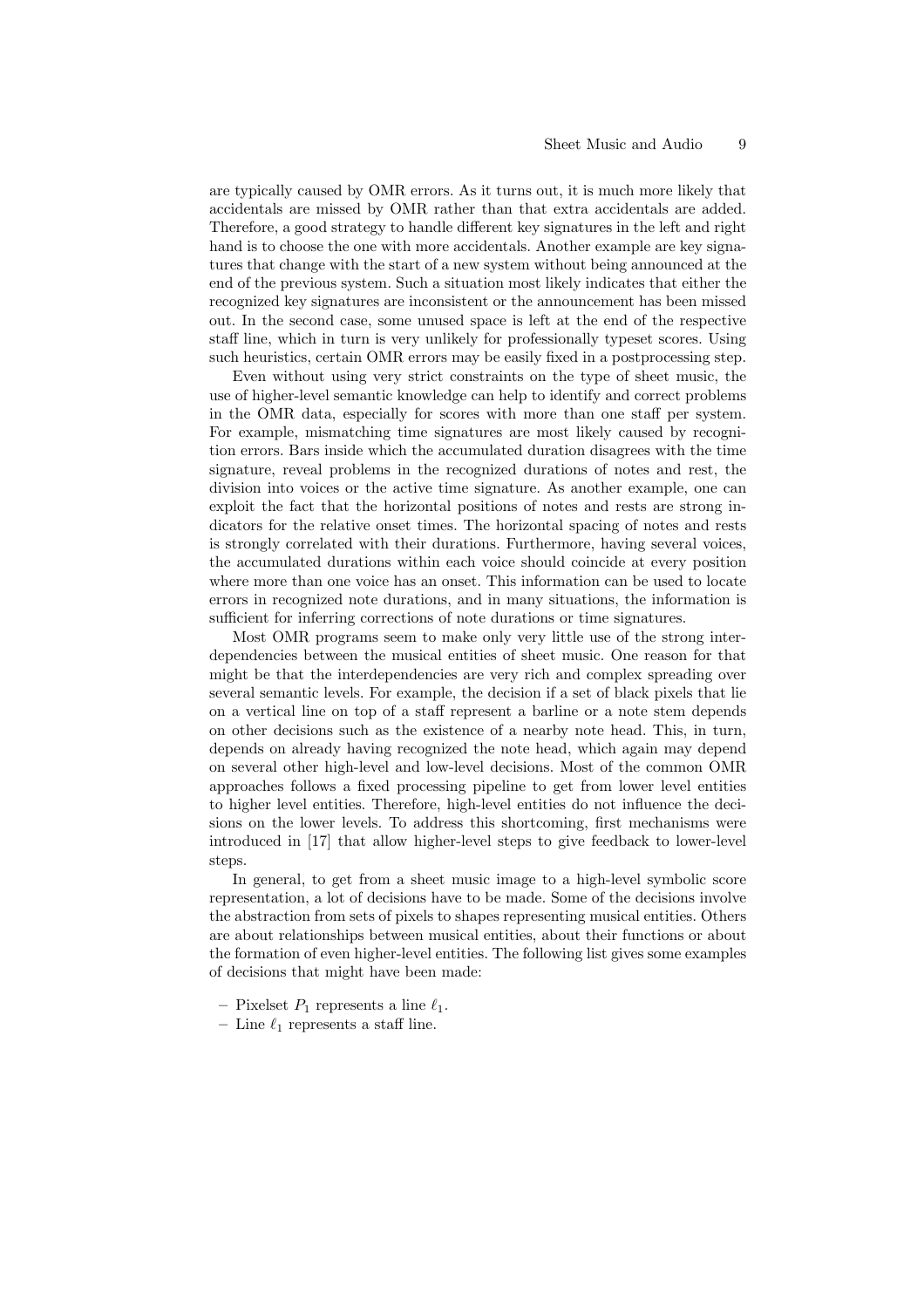- Line  $\ell_1$  represents the top line of a 5-line staff  $f_1$ .
- Staffs  $f_1$  through  $f_3$  form a system  $s_1$ .
- Pixelset  $P_2$  represents a treble clef.
- Horizontal region  $r_1$  of a system  $s_1$  represents a bar  $b_1$ .
- Bars  $b_1$  through  $b_{165}$  form a track  $t_1$ .
- Track  $t_1$  has three parts  $p_1$ ,  $p_2$  and  $p_3$  (e.g. Violin, Cello and Piano).
- Set of notes and rests  $N_1$  in bar  $b_1$  make up a voice  $v_1$ .
- Voice  $v_1$  belongs to part  $p_1$ .
- Pixelset  $P_3$  represents a letter  $x_1$ .
- Set of letters  $X_1$  forms a text  $y_1$ .
- Text  $y_1$  represents a title heading  $h_1$ .

As can be seen from the examples, the decisions about the involved entities are strongly interdependent. Using these interdependencies, a human reader is able to quickly infer these decisions with a very high degree of certainty. But when seen in an isolated fashion, as it is often done in optical music recognition systems, most of these decisions can only be made with a low degree of certainty. Therefore, in order to improve optical music recognition, one has to avoid making hard decisions before exploiting the interdependencies. Furthermore, music notation for Western classical music obeys a rich set of high-level rules and practices that is of key importance for inferring decisions in OMR with a very high degree of certainty, and therfore should be incorporated into OMR systems.

## 5 Conclusions and Future Work

In this paper, we have discussed various strategies on how to bridge the gap between various music representations by automatically finding semantically meaningful correspondences between various instances of the same piece of music. In particular, when dealing with sheet music, one depends on recognition procedures to extract musical entities from the image data. Besides the accuracy of the OMR output, the quality of the synchronization results depends on other factors such as differences in structure, significant differences in tempo, as well as the choice of suitable mid-level features. Sheet music-audio synchronization as described in this paper is implemented in the PROBADO project as one aspect of organizing and presenting music in a digital library [5, 18].

We conclude this paper with a selection of open research questions that should be pursued in future work. How can structural differences (caused by repeats, jumps, cuts, etc.) in the various music representations be handled? How can sheet music books be automatically segmented into meaningful units such as sonatas and movements? Which temporal accuracy (e.g., page-wise, bar-wise, note-wise) is needed for practical application? How can interdependencies between entities of music notation be exploited in the OMR process? How can visual and auditory modalities be combined in user interfaces? Which kind of user studies can be conducted for identifying the users needs?